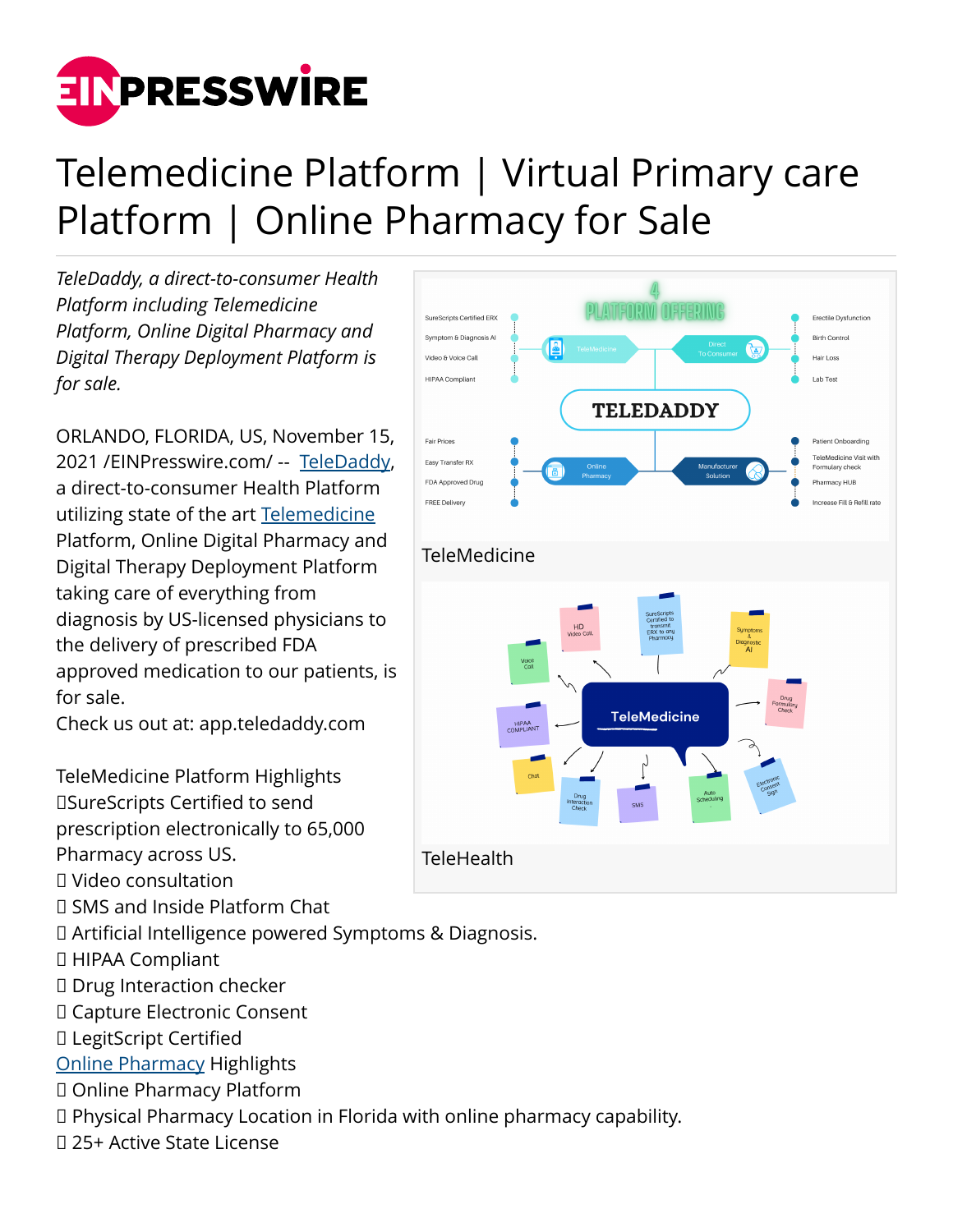## ☑ Active DEA License

☑ All Major Insurances accepted Capabilities

☑ Direct to Consumer Subscription offering of Erectile Dysfunction Meds, Birth Control, Migraine, Hair Loss, Skincare, Quit Smoking, Anaphylaxis, Allergies etc.

☑ HUB Pharmacy

☑ Manufacturer solutions for Branded Medications like Contrave, Ubrelvy,

Nurtec ODT, Cambia, Zomig Nasal

Spray, Stendra, Addyi, Xulane, Qbrexza,

Afrezza, Tosymra, Emgality…..etc.

☑ Online Pharmacy Platform

☑ Telemedicine platform



☑ Digital Therapy (DTx) Platform for Leva, EndeavorRx, Somryst, reSET, reSET-O …etc. \*

☑ Online Pet Telemedicine and Online Pet Pharmacy\*

☑ Lab Test\*

- ☑ Contact Lens Platform\*
- ☑ OTC Medications\*
- ☑ Medical Marijuana Card\*
- \* Platform work in progress.

Common Questions:

Q: Is company generating revenue?

A: Yes

Q: Why would someone buy your company?

A: Our company is turnkey operation.

Q: Who is competitor in your Space?

A: We have multiple platform:

☑ Online Pharmacy Platform:

- Alto Pharmacy

- Capsule Pharmacy

- NowRx Pharmacy

☑ Direct to Consumer Health Platform:

- Hims

- Ro Health

☑ Digital Therapy Deployment Platform:

- Phil

- UpScript

☑ TeleMedicine Platform:

- MdLive